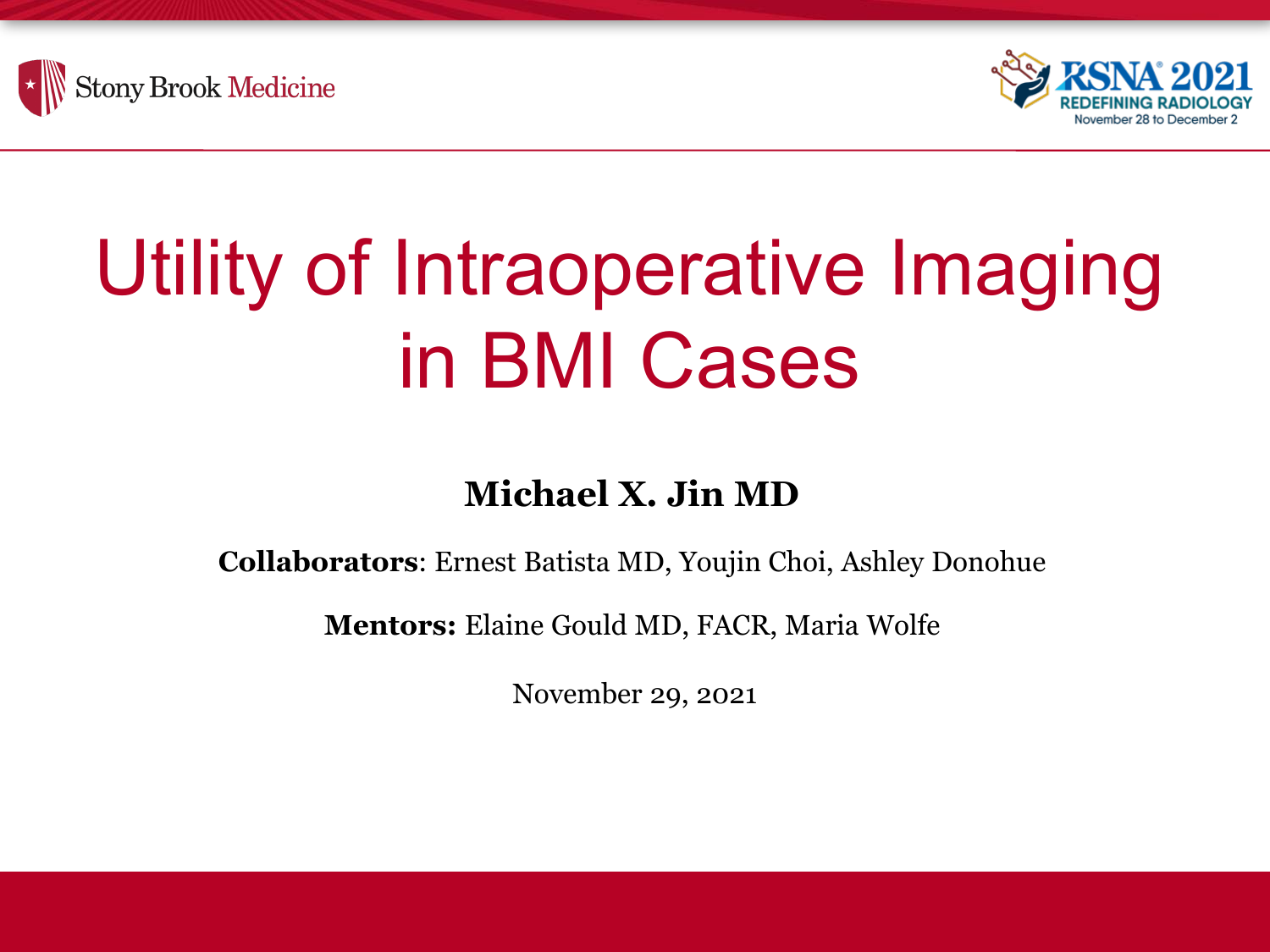



#### Project Background

- Retained foreign body following surgery is a significant but preventable cause of patient mortality/morbidity
- Universal indications include Level 1 Trauma and incorrect surgical counts
- Unclear benefit of performing imaging based solely on patients' elevated body mass index (BMI)
- Imaging exposes patient to radiation, longer surgery times, and longer anesthesia times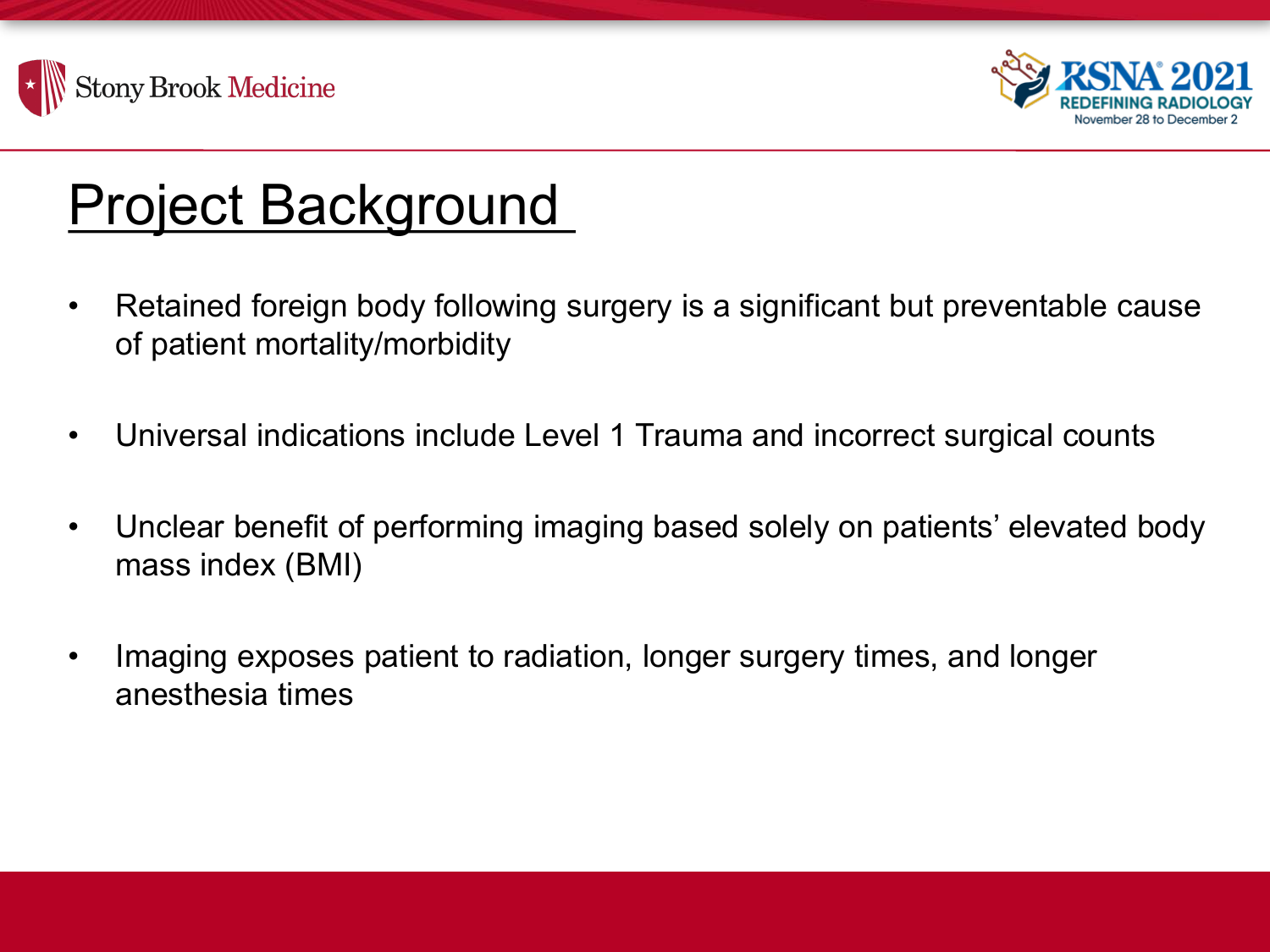



# Project Aim:



Evaluate the utility of intraoperative imaging for patients with elevated BMI but correct surgical counts.



Revise the hospital policy for intraoperative imaging.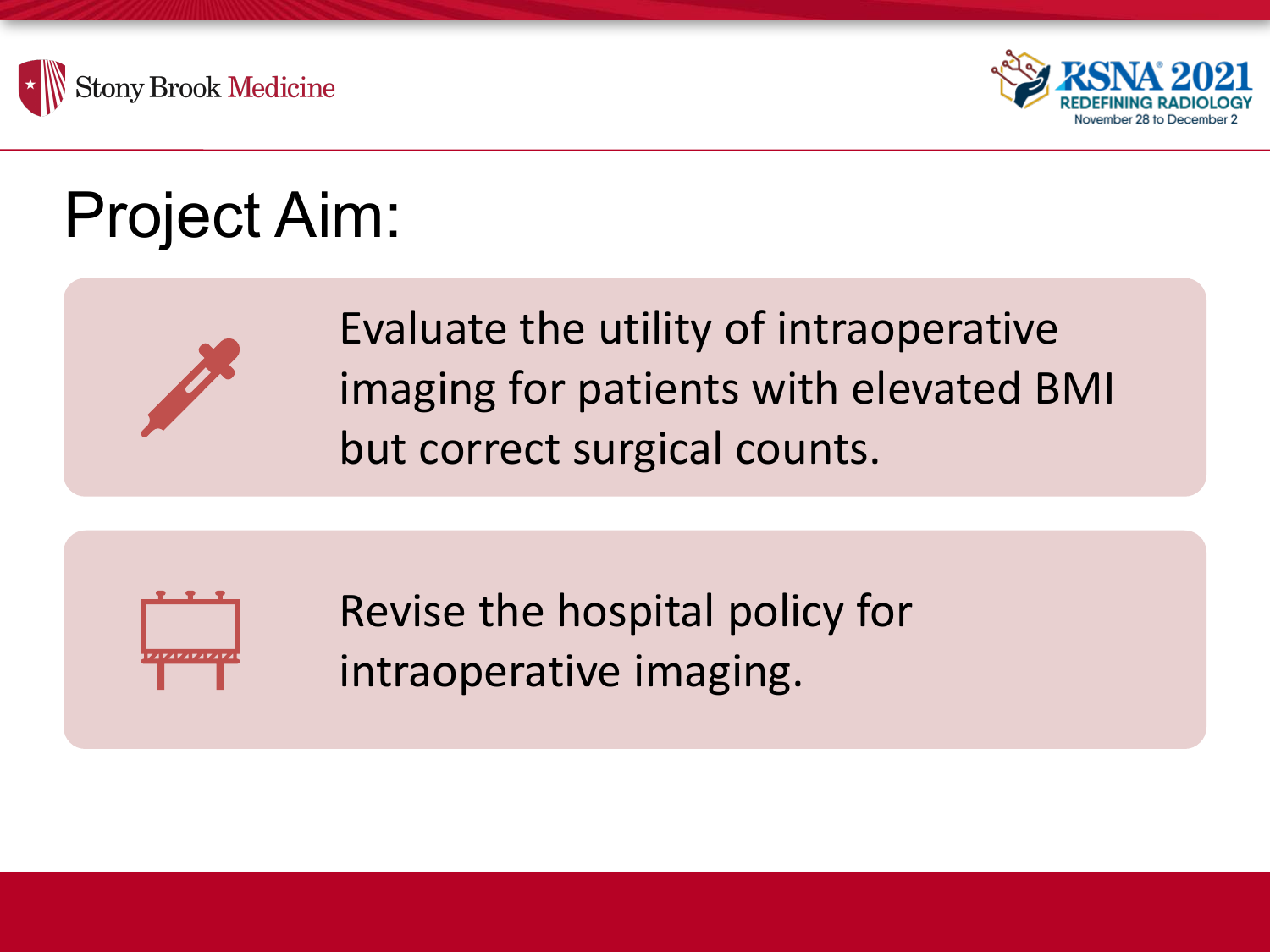



# Audit Parameters

- All intraoperative films
	- "Reason for Exam" on order
	- BMI, "Retained Foreign Body by Policy", Incorrect Count, Level 1 Trauma
- January 1, 2018 through December 31, 2020
- Total number exams: 487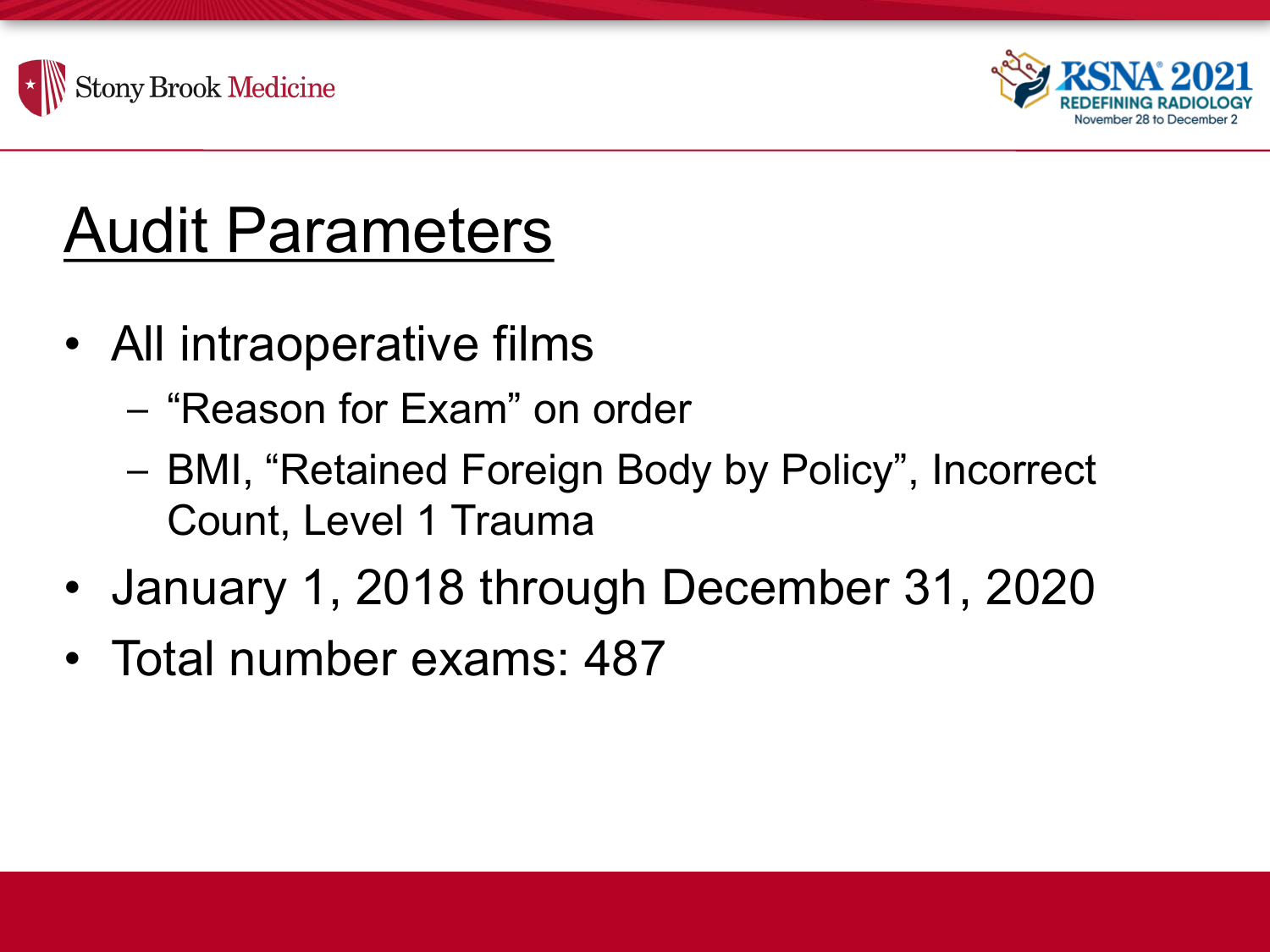



#### "Reason for Exam" Breakdown

• Total # cases 487 • Total cases for BMI 59 • Total cases "retained FB by policy" 74 • Total Level 1 cases 9 • Total cases Incorrect count 345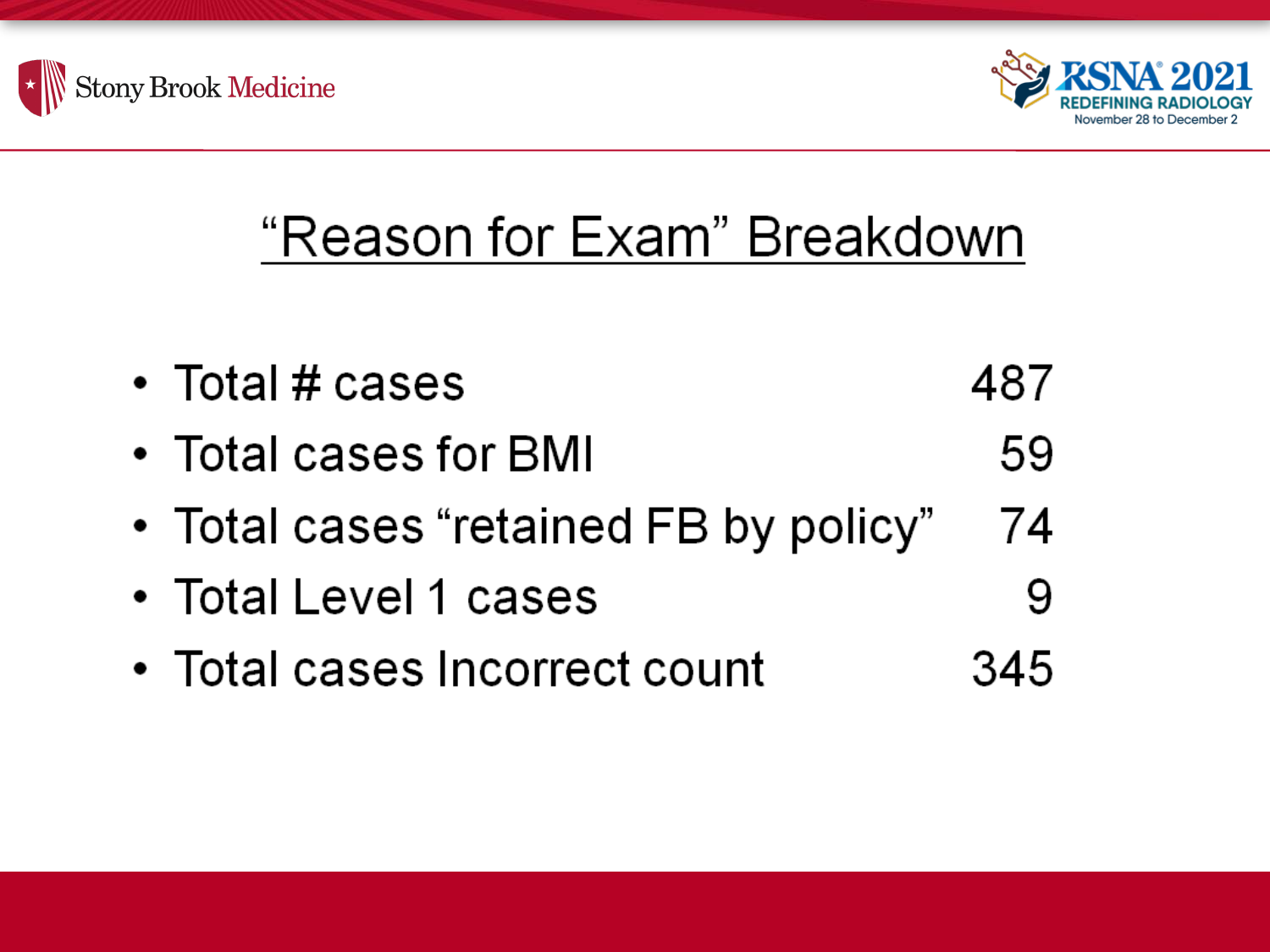



## Foreign Body Findings

| <b>Indication</b>      | <b>Total Cases</b> | <b>Positive Findings</b> |
|------------------------|--------------------|--------------------------|
| BMI > 35               | 133                |                          |
| Level 1 Trauma         | 9                  | O                        |
| <b>Incorrect Count</b> | 345                | 21                       |
| <b>Total</b>           | 487                | 21                       |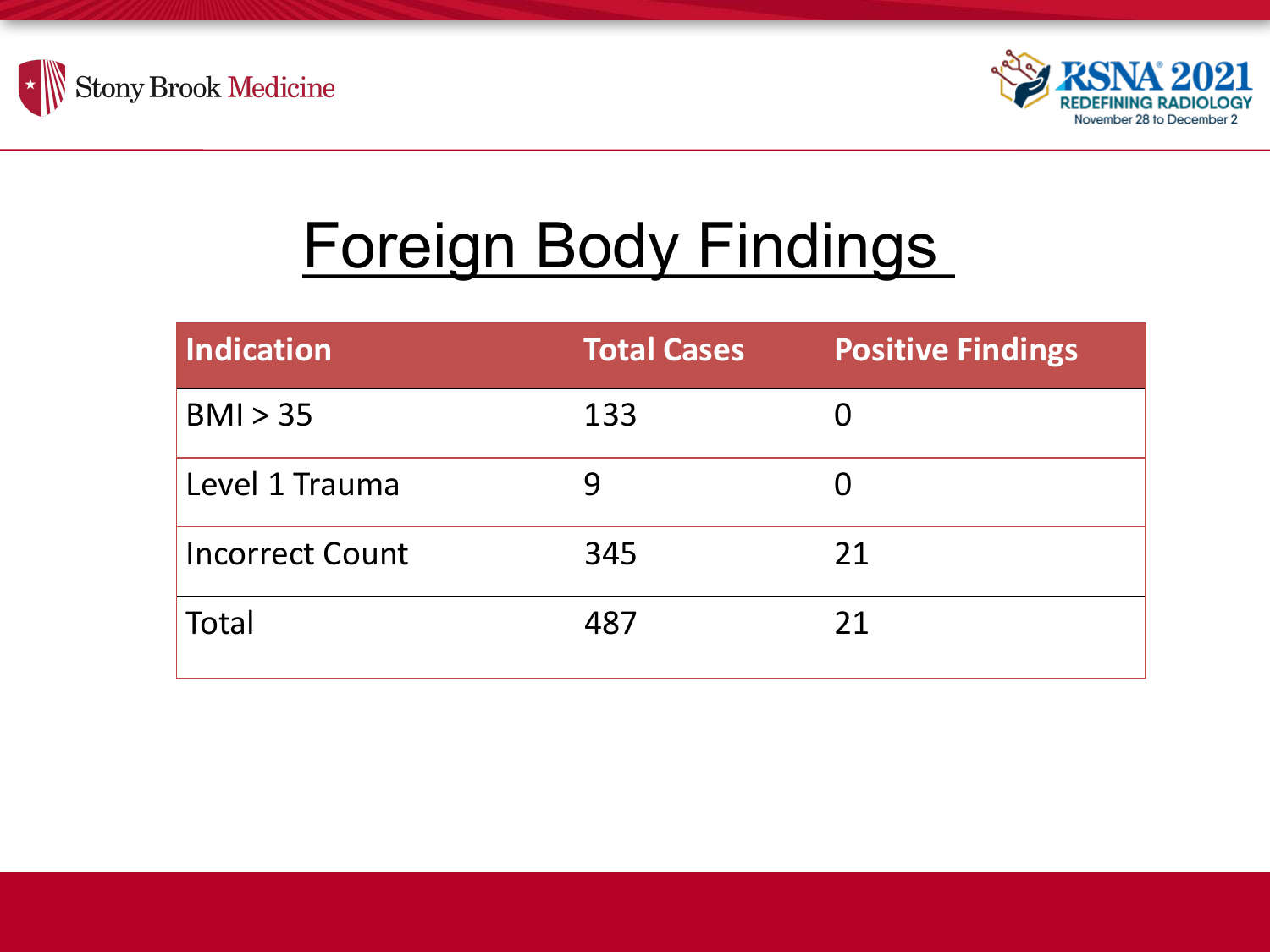



#### Delays in Care

| <b>Quality Measure</b>                                                                         | Average<br>Time in<br>minutes | Range               |
|------------------------------------------------------------------------------------------------|-------------------------------|---------------------|
| Time from Competion to notification for all cases<br>(for cases with notifications documented) | 11                            | 0 min to 1hr 10 min |
| Time from Competion to notification for all BMI<br>cases                                       | 10                            | 0 min to 43 min     |
| Time from Competion to notification for incorrect<br>count                                     | 11                            | 0 min to 55 min     |
| Time from Competion to notification for all<br>"Retained Fb by Policy"                         | 10                            | 0 min to 18 min     |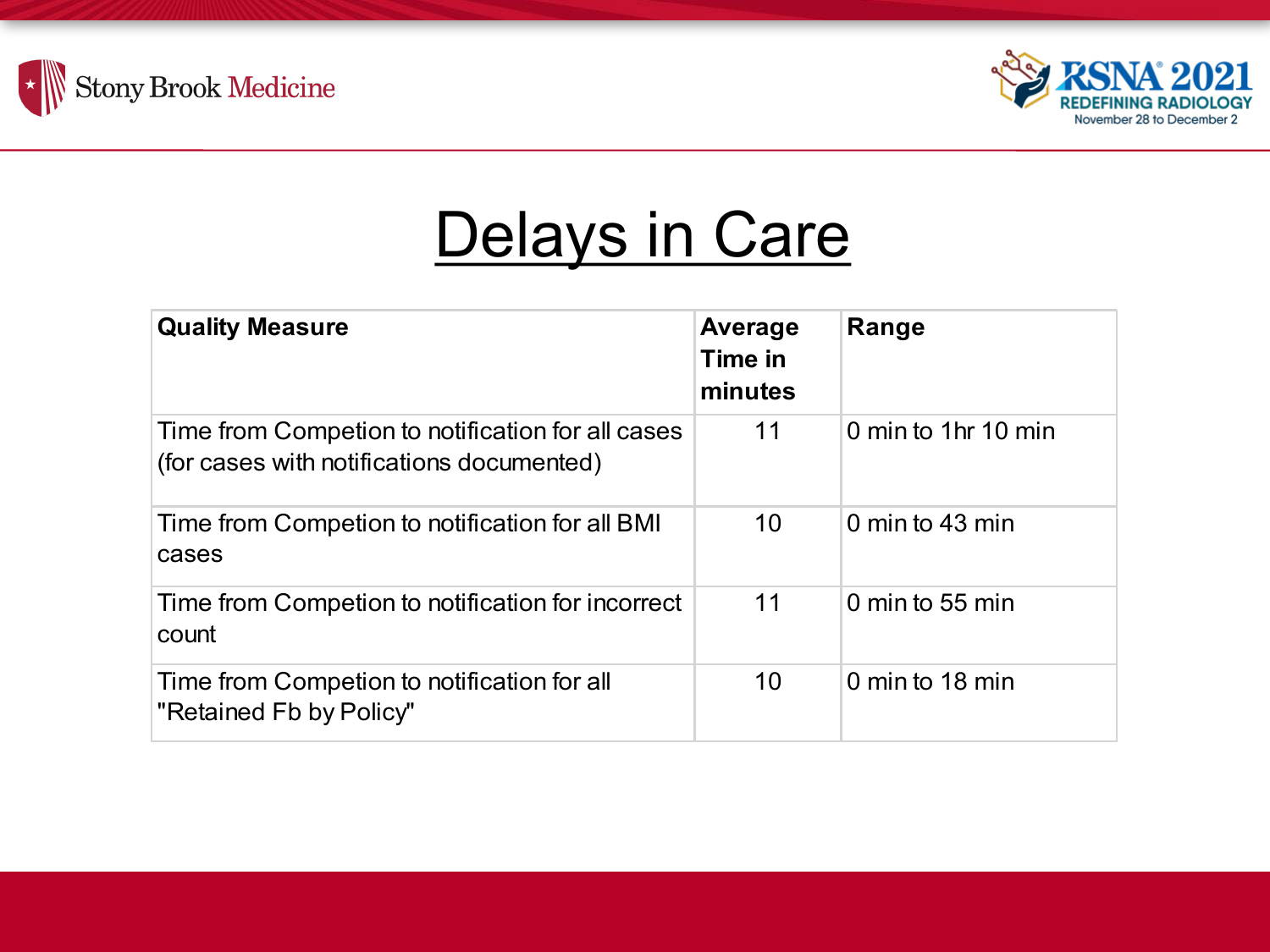



#### Suggestions for Quality Improvement

- Question need for intra-op radiograph in cases for BMI only
	- Did not add value
	- Extends the length of the surgery and anesthesia time
	- Unnecessary radiation exposure to the patient and staff
- Clinical history provided needs to be more descriptive in nature
	- Information regarding inadvertent foreign bodies need to be provided
	- Examples: surgical packing, lines, tubes, instruments, etc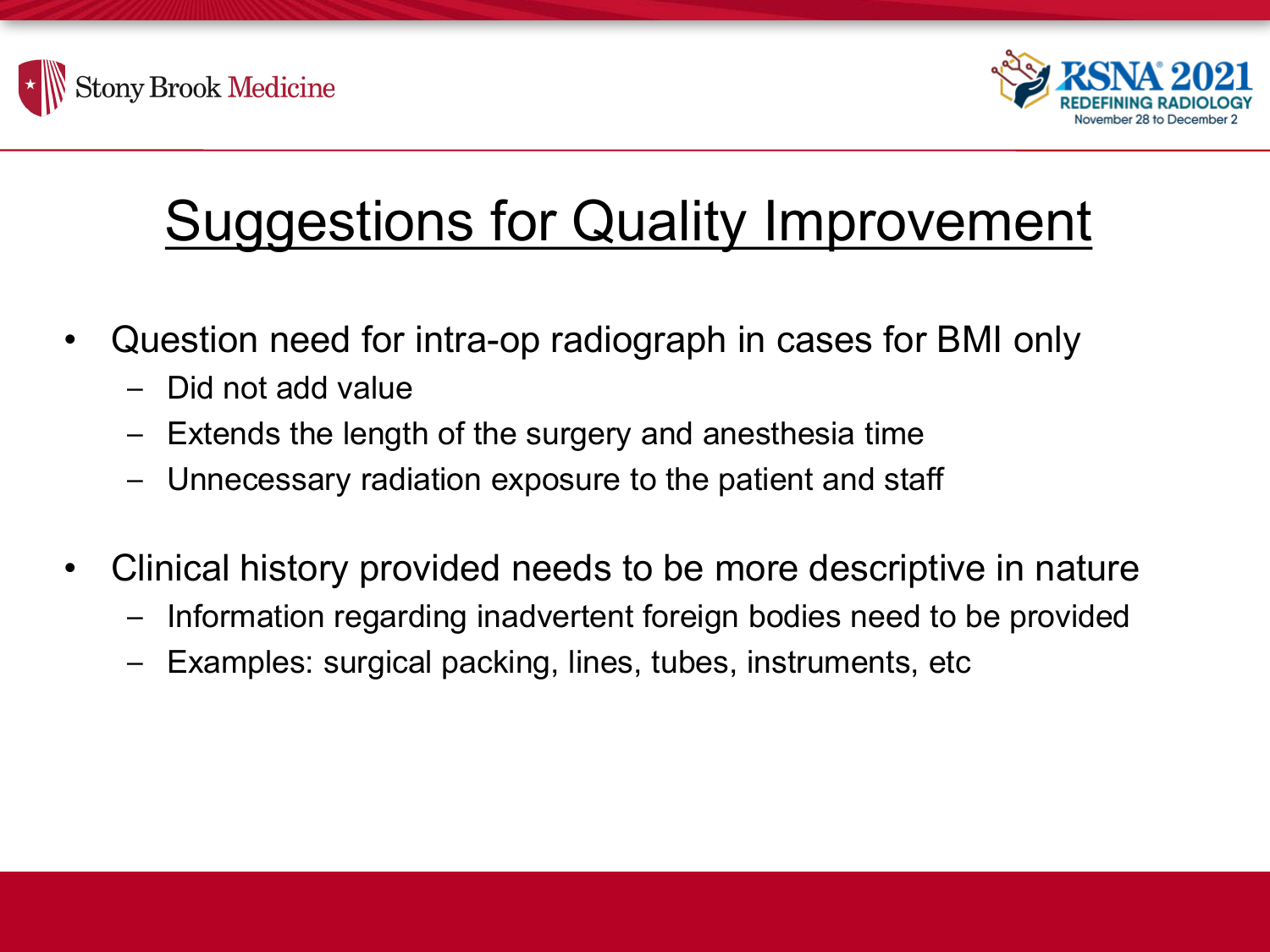



#### **Limitations**

- Unclear if foreign body noted on imaging was mistakenly left within patient's body
- No discrimination of BMI level within category of incorrect count
	- Unable to determine whether incorrect count case had correlation with elevated BMI